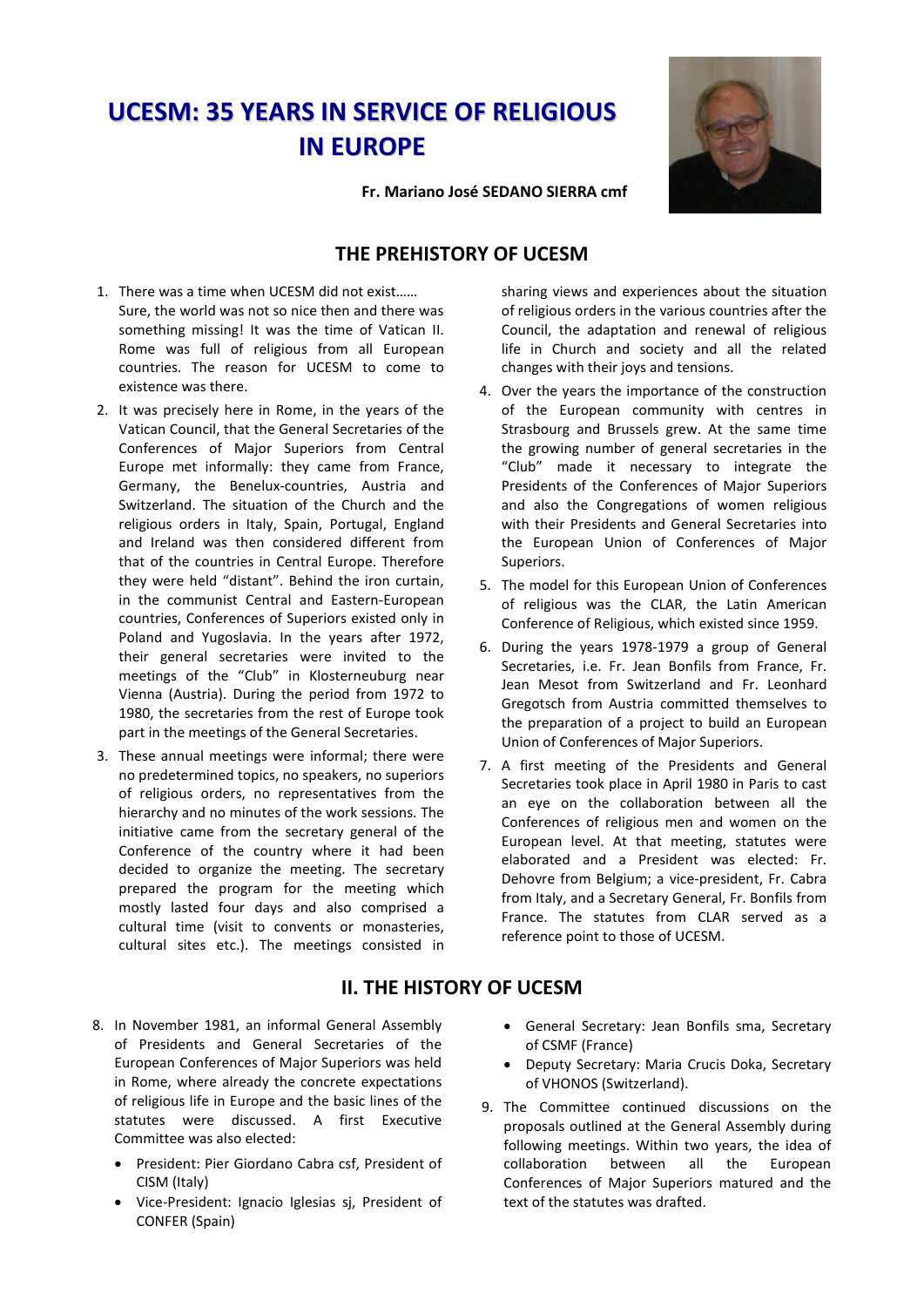10. In November 1983 in Rome, these topics were tackled at the *first ordinary General Assembly* and the final text of the Statutes was discussed. The goal and nature of UCESM were defined as follows: *"The Union of European Conferences of Major Superiors, UCESM, is an association which was founded under the authority of the Holy See through the intermediary of CICLSAL<sup>1</sup> . It is a non profit making association and has no limit on the number of its members".*

The existence of UCESM and its statutes clearly reflect the ecclesial development process and magisterium on Religious Life after Vatican II, especially the document *Mutuae Relationes* (Nr 66) released in May 1978 and the new *Code of Canon Law* edited on January 25 of the year of our first Assembly, which dedicates two canons (708 and 709) to the Conferences of Major Superiors on various levels.

*Apparently there were reservations of some members of the Congregation for Religious, especially about the mixed character of the union and the parity between religious men and women on all levels of representation and domestic leadership. But thanks to the support of the Prefect of the Congregation, Cardinal Eduardo Pironio, the Statutes of UCESM were adopted by the Church by Decree Nr AG 54/81.*

The aim of UCESM is in line with the Canon 708 in the statutes:

- **undertake reflection and propose action**, through the intermediary of the national Conferences, to help religious in Europe and the members of the Societies of Apostolic Life **to bear witness to the Gospel** in cultural and socio-economic contexts, in the light of the diverse circumstances of time and place,
- **promote collaboration and mutual assistance** between the Conferences of Major Superiors in the various European nations and possibly between these Conferences and other international bodies;
- **foster suitable coordination and collaboration between these national Conferences of Major Superiors and Episcopal Conferences, the Council of European Episcopal Conferences (CCEE) and the Commission of the Bishops' Conferences of the European Community (COMECE) and with each bishop**,
- **Represent the members of UCESM** whenever the presence of a representative of European religious and societies of apostolic life is desired or required.
- 11. It is specified that all the Conferences of Major Superiors of the different European nations can be members of UCESM, at their request, and after acceptance by the Committee.

 $\overline{a}$ 

12. The Committee runs and manages the association for a period of 4 years. The members are elected by the General Assembly. In the first few years, as we have seen, it was composed of the president, the vice-president, the general secretary and the deputy secretary altogether. Over the years it has developed to its present form, i.e. a president, a vice-president and two councillors.

They are responsible for the activities and initiatives of the Union in the intra-European area and represent the Union to other organizations on the European and international levels. The Committee appoints the General Secretary, who receives from them his/her mandate and has to report to them on his/her management. The General Secretary is, together with the staff, the true driving force of UCESM, because:

- He/she prepares the meetings of the Executive Committee, drafts the minutes and is charged with the implementation of the decisions.
- He/she ensures that the documents are regularly transmitted to the national Conferences and between them, he/she is charged with the day-to-day management of UCESM and runs the website.
- He/she manages the archives of the Union.

That is why it is so hard to find someone who is good and stays for a long time!!!

- 13. In the first years, the General Secretary also acted as treasurer. Later on, both functions were separated. A Treasurer is appointed by the Executive Committee among its members or outside, as has been the case rather often, for a period of 4 years. He is charged with the management of the budget, he/she presents the two-yearly balance sheet to the Committee and to the General Assembly, to which he has to report his about his management, for review and approval.
- 14. These are the people allowing the Union to exist. However, since the beginning, the heart of the UCESM and its true expression is the General Assembly. Thanks to the two-yearly meetings, the UCESM evolved and slowly acquired an identity. Remember the route of these Assemblies is telling the history of UCESM and travelling once again the way of the 35 years since its existence.
- 15. *The second General Assembly* took place on 10-14 November 1985 in Grottaferrata near Rome on the topic: "Religious life and young people today". Among the decisions taken was that of the confirmation of Fr. Leonhard Gregotsch mi, who had been appointed on July 1, 1984, by the Committee as General Secretary following up on Fr. Jean Bonfils.
- 16. *The third General Assembly* took place on 8-12 November 1987 in Madrid on the theme "The challenge of happiness: the contribution of religious life to the quality of Christian life". During this meeting, the new Executive Committee was elected for a period of four years:

<sup>1</sup> *Can. 709 CIC; Pastor Bonus 109; Mutuae Relationes 66*.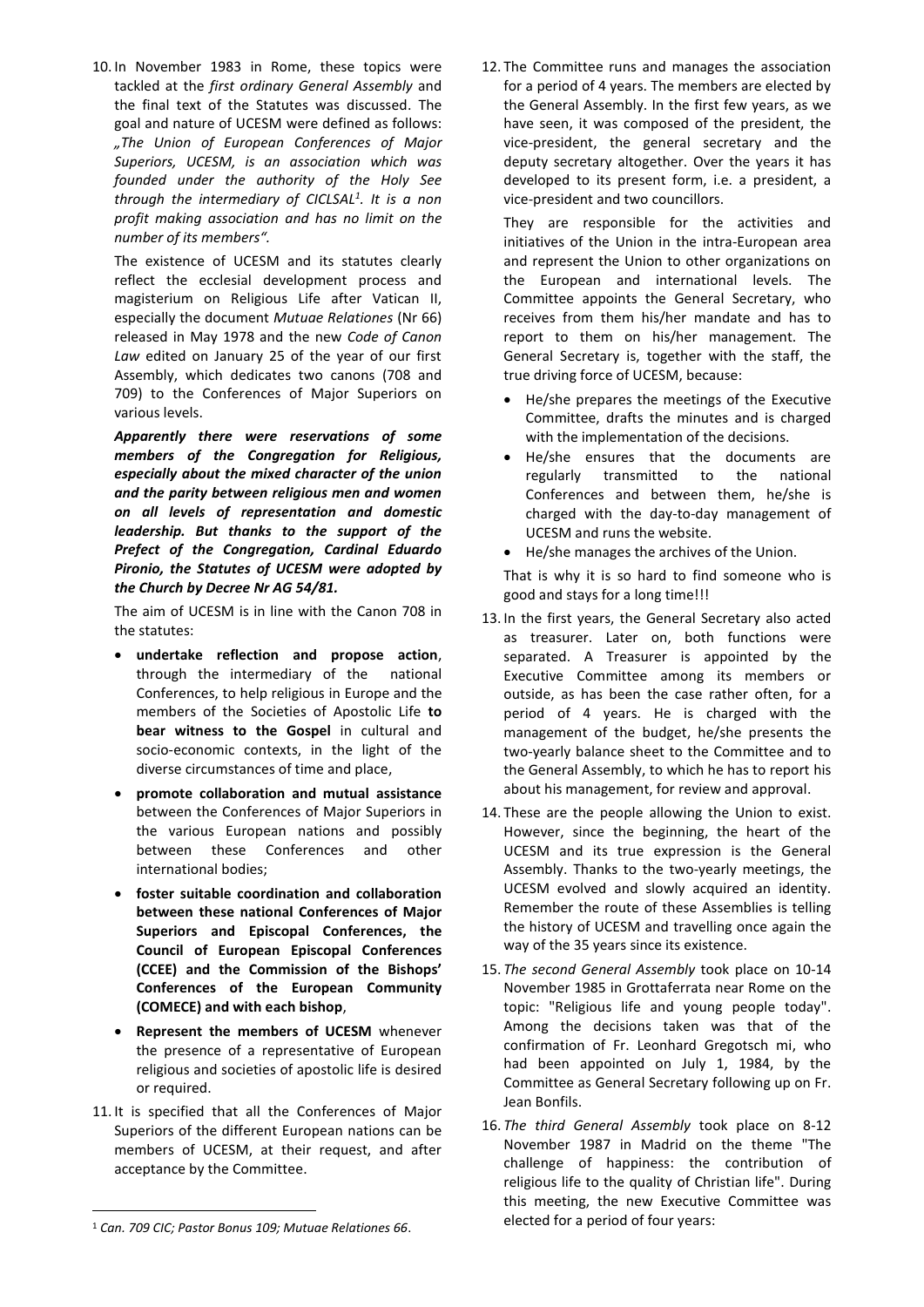- President: Sr. France Delcourt sa, President of CSM (France)
- Vice-President: Pier Giordano Cabra, President of CISM (Italy)
- Deputy General Secretary: Sr. Maria Crucis Doka (Switzerland).
- 17. *The fourth General Assembly* was organized on 18- 22 November 1989 in the Retreat House of the Jesuits in Mosta/Targa Gap on Malta on the topic: "Religious and laity for a new Evangelization of Europe". The presence of the Prefect of the Congregation of Religious, Cardinal Jérôme Hamer op, was welcomed with joy. He opened the meeting with a Eucharist, made the homily and the opening speech and took part in the work sessions. The Assembly was also pleased by the presence of the Apostolic Nuncio of Malta, of the local Bishop as representative of the Council of European Episcopal Conferences and a representative of the European lay organizations. At this General Assembly, Fr. Leonhard Gregotsch finishing his mandate as a General Assembly was substituted by Fr. Joseph Dargan sj, the General Secretary of the Irish Conference CORI.
- 18. The *fifth General Assembly* was held in Lisbon on 16-21November 1991. The topic was: "New Europe and Third World: What kind of religious life?". Cardinal Jean Jérôme Hamer op, Prefect of the Congregation of Religious in Rome, again took part in the whole meeting. The Executive Committee expressed its keen desire to see the creation of a permanent secretariat. The Conference of women religious of Belgium provided an office at their headquarters in Brussels. In this way, a trial at little cost could be made for two years. However, a parttime post had to be paid for, which meant a budgetary post to be financed by the membership fees.
- 19. The members of the Assembly expressed two expectations on the permanent secretariat:
	- on the one hand to be better informed about what is happening or in preparation at the level of the European institutions, above all insofar as it may concern the life of religious people and the Church;
	- that information from the various national Conferences may be transmitted better so as to be able to specify the mainstream trends and think about the mission of religious life in various environments.

UCESM was then in the process of being built and trying to create itself or looking for its identity and mission. In order to do this, the association needed the contribution of all the national Conferences to think together about the role of religious in the construction of a Europe which is not closed on itself but open to the values of solidarity, justice and communion with all other Nations of the world and the poorest worldwide.

20. From 31 August to 6 September 1993, the *sixth General Assembly* took place in Olomouc in

Moravia, Czech Republic. About 60 religious from 18 European countries attended. In the framework of the upcoming Synod of Bishops of 1994 on Consecrated Life, the UCESM-Plenary elaborated and adopted several recommendations. It was suggested to bring to the knowledge of the Bishops of each country participating in the 1994 Synod of Bishops the expectations formulated by the European religious at Olomouc. The agenda for this General Assembly also provided the election by rotation of the General Secretary to be chosen among the General Secretaries of the national Conferences. The voters chose the General Secretary of the Spanish CONFER, Sr. Maria Luz Galván scj as General Secretary, her deputy was Sr. Susanna Baumann scsc from Switzerland. The permanent secretariat of UCESM in Brussels was run by Sr. Françoise Soury-Lavergne odn. The finances of UCESM were still managed by Fr. Wolfgang Schumacher OCarm.

- 21. From the statistics of 1995, it can be seen that of the a little more than 500,000 religious throughout Europe, more than 75% belonged to congregations of women. Founded in 1983, UCESM counted in 1995 32 national Conferences from 18 countries.
- 22. The *seventh General Assembly* from 27 November to 3 December 1995 in Freising in Bavaria was held on the topic: "Evolution and identity of religious life in Europe." A new Executive Committee was elected:
	- President: the Marist Father Jacques Scholte, President of the Conference of Major Superiors in the Netherlands
	- Vice-President: Sr. Françoise Petit, President of the Belgian Conference of the women Major Superiors.
- 23. The *eighth General Assembly* took place from 8 to 14 December 1997 in Sassone in Rome. The topic was: "To do Justice from a Christian perspective". 60 representatives from 26 national Conferences in total were on the list of participants. Among the important guests were the President of the Italian Bishops' Conference and General Vicar of the Diocese of Rome, Cardinal Camillo Ruini, and the representative of the Congregation of Religious, Archbishop Piergiorgio Nesti cp, who read a message of welcome from the Holy Father.
- 24. There were plenty of changes. The four-member Executive Committee emerged. During this General Assembly, the four-year mandate of the General Secretary and her deputy, Sr. Maria Luz Galván and Sr. Susanna Baumann, came to an end. The meeting decided on an amendment of the Statutes, which was rapidly approved by the Vatican.
	- The creation of a permanent General Secretariat with the appointment of a parttime staff at the headquarters in Brussels was decided. Instead of the two voluntary General Secretary posts existing until then, two new functions were created inside the Executive Committee.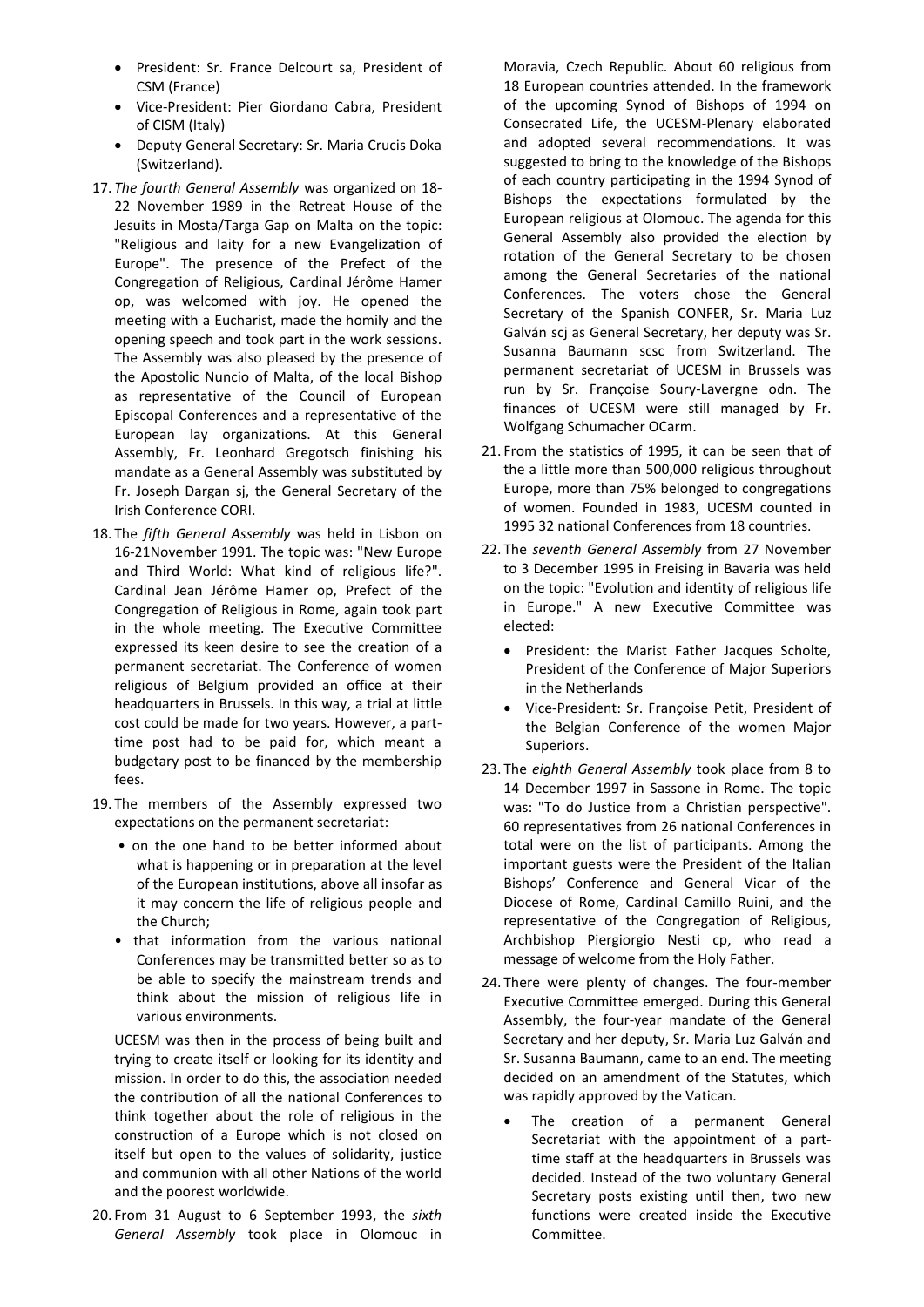- Two new members (called councillors) were elected into the Committee:
	- Jakáb Várnaj ofm (Hungary)
	- Gérard Lachivert scj (France).
- Sr. Françoise Pecqueraux (La Retraite) was appointed new General Secretary. She had already been active for UCESM at the European level in the last two years and had established on its behalf first contacts with institutions, politicians and collaborators of the European Commission and other European organizations.
- After an eight-year term, Fr. Wolfgang Schumacher of the German Conference of Major Superiors put an end to his task as UCESM-Treasurer which he had performed since January 1990. The finances were then taken over by the General Secretariat.
- 25. T*he ninth General Assembly* took place on 6-12 December 1999 in Dubrovnik (Croatia) on the topic "Called to become benediction". 38 representatives of the national Conferences from 23 countries attended part. The new president elected was the Spanish Piarist Fr. Jesús Lecea sp and the Vice-President was Jakáb Várnai ofm from Hungary.
- 26. The *tenth General Assembly* was held from 26 November to 2 December 2001 in Salzburg. 90 religious from 41 Conferences of Major Superiors from 24 European countries dealt with the topic "The Religious of Europe on the threshold of the 21<sup>st</sup> century". For a week, they discussed the contribution of Religious Congregations to the Europe that was being built. The presence at this meeting of the President of the Council of European Episcopal Conferences (CCEE), Bishop Amédée Grab osb from Chur in Switzerland, is to be underlined. There were changes on the Committee:
	- Vice-President: Sr. Margaret Scott, President of the Conference of England and Wales
	- Councillor: Fr. George Frendo op, President of the Conference of Albania (Malta)
	- Councillor: Sr. Adrien Pekö, President of the Conference of women Superiors of Hungary.

In February 2003, the mandate of Sr. Françoise Pecqueraux as General Secretary ended. The Executive Committee appointed Sr. Ana Maria Garbayo odn as the new General Secretary for a mandate of four years. Sr. Annick Bimbenet (Daughters of Wisdom) became the deputy Secretary General.

27. At the *eleventh General Assembly* in February 2004 in Ljubljana, Slovenia, the Presidents and General Secretaries of 40 national Conferences from 25 European countries were present. UCESM is at the service of religious life in Europe. It fosters relationship, exchanges and solidarity between the national Conferences. It represents the common expectations and interests and is committed to justice, peace and the safeguarding of creation and the building of the Kingdom of God. It is to this end that the General Assemblies serve in a particular way every two years. The meeting in Ljubljana was more centred on the social mission of religious women and men in present-day Europe. With the forthcoming enlargement of the European Community on 1 May 2004, the theme "The role of religious life in the formation of an ethical conscience in a multicultural Europe" was of burning topicality. There were elections on the Executive Committee:

- President: Fr. August Hülsmann scj, President of the German conference of Major Superiors
- Vice-President: Sr. Adrien Pekö (Hungary)
- Councillor: Sr. Barbara Selih, President of the Conference of Slovenia.
- 28. The t*welfth General Assembly* took place on 6-12 February 2006 in Fatima on the topic: "Religious life today: our spiritual life vis-à-vis the challenges in Europe". The cardinal Prefect of CICLSAL, Franc Rodé, participated in the debates. Furthermore, the Assembly elected a new councillor as the mandate of Fr. George Frendo had come to an end. The new councillor within the Committee was the Dehonian Father Manuel Barbosa, President of the Portuguese Conference.
- 29. The *13th General Assembly* took place in Torhout near Bruges in Belgium on 11-17 February 2008 with the attendance of the delegates of 36 national Conferences and of representatives of Conferences of Eastern Europe which did not yet belong to UCESM. The topic was: "What contribution does our community life make to Europe?". Those present passionately discussed the special and essential contribution that our religious communities can bring to Europe in drawing from the strength of the testimony of community life, which is not always obvious, but nevertheless true. The background was, as always, a Europe which continued its rapid and visible construction by the acceptance of a number of Eastern European countries in the peace project of the European Union and by the enlargement on December 21, 2007, of its "Schengen border", which opened a more accessible space to the citizens of the continent. In the debates, the Prefect of CICLSAL, Cardinal Franc Rodé was present again, as well as the Archbishop of Mechelen-Brussels, Godfried Danneels, who presided the opening Eucharist. A new Executive Committee was also elected:
	- President: Sr. Lutgardis Craeynest fma, President of the Flemish Conference, Belgium
	- Vice-President: Fr. Manuel Barbosa scj (Portugal)
	- Councillor: Sr. Danuta Wrobel snmpn, President of the Conference of religious women in Poland
	- Councillor: Fr. Mariano Sedano Sierra cmf, President of the Russian Conference (Spain).

At its first meeting, the Committee appointed Sr. Clara Pavanello of the Sisters of St. Andrew as the new General Secretary at the end of the mandate of Sr. Ana Maria Garbayo.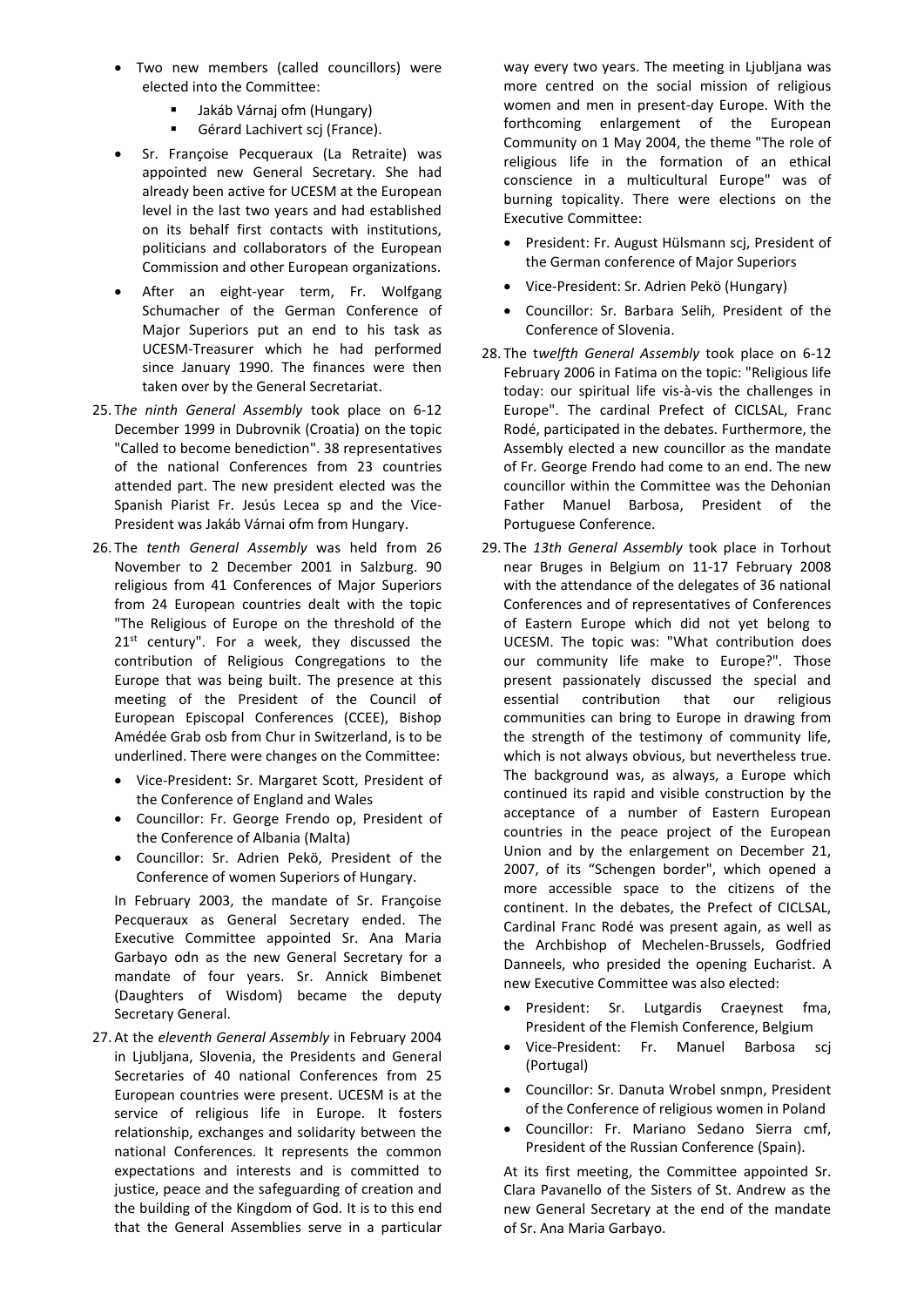30. *The fourteenth General Assembly* took place at the Diocesan seminary of Częstochowa, not far from the sanctuary of Jasna Góra with the famous icon of the Black Madonna. The representatives of 37 national Conferences met from 8 to 14 February, 2010, in freezing cold with lots of snow, to reflect about the topic: "Religious Life in Europe: stories of hope, hope for history". Among the invited Conferences were those from Latvia, Finland, Bulgaria, Belarus, Bosnia and Herzegovina. The participants took advantage of the riches and the strength of the place to deepen and broaden their reflection. So, the visit to the concentration camp of Oswiecim-Birkenau, where millions of Jews from all over Europe were murdered, was very rich and upsetting. In this framework, we celebrated the Eucharist and we were handed over the book of Revelation as a hope-supporting key to the reading of so many signs of death which threaten the continent.

After two years of mandate, Sr. Clara Pavanello asked to leave her post as a General Secretary because of incompatibility with her mandate as regional superior of her congregation. The Committee appointed in her place Sr. Josyane Cluzel of the Sisters of Christ, from France.

- 31. From 19 to 25 March 2012, the *fifteenth General Assembly* was held at the Marian Sanctuary of Lourdes with the participation of 32 Conferences from 27 European countries. The discussions were on the topic "Life as a Vocation". Once again, the meeting place gave symbolic and influential strength. The Secretary of CICLSAL, Joseph Tobin, accompanied us during the debates and guided the thinking. The invited young religious from various regions of Europe, who shared with us their vision of religious life as a vocation, with expectations and challenges, contributed by a very special voice. In the course of this meeting, a new Executive Committee was elected:
	- President: Fr. Giovanni Peragine crsp, President of the Conference of Albania (Italy)
	- Vice-president: Sr. Viviana Ballarin, Dominican, President of the Conference of women religious from Italy (USMI)
	- Councillor: Fr. Mariano José Sedano Sierra, Claretine, from the Russian Conference
- Councillor: Sr. Ivanka Mihaljevic, Franciscan, President of the Conference from Bosnia-Herzegovina.
- 32. The *sixteenth General Assembly* was probably the most difficult and troubled one in the small 35 years long history of UCESM. The Executive Committee, following the invitation of the Ukrainian Conferences, had chosen Kiev as the venue for the General Assembly which was to take place by mid-February 2014. This would once again combine the symbolic power of the place with the selected theme: "Religious men and women in Europe: Witnesses and Shapers of communion". The place was certainly most appropriate to consider the topic and listen to testimonies, but the historical moment was not quite appropriate. The political and social circumstances, which you all know, did not recommend the place, even if the preparations with the usual expenses and forward payments had already been initiated. Thanks to the initiative of Fr. Giovanni and the invaluable cooperation of the religious and other institutions of Albania we could hold our meeting, even though it was not at the specified date and the usual biennial period. Hence, it took place on 23-27 March 2015 in Tirana with the participation of representatives of 27 national Conferences. It was the year that Pope Francis wanted to highlight as the testimony of the grace to God for the gift of consecrated life in the Church.
- 33. In Europe there are currently approximately 300.000 religious (1/3 of men, 2/3 of women) who belong to UCESM. The last twenty years were marked by a sharp decline (from 500.000 to 300.000). Western Europe faces the challenge of an aging population with a strong decrease in vocations. But in the East and South-East of Europe there are signs of hope thanks to the growing number of young religious. This reality is pushing us to creativity: how can we allow everybody to live fully his/her vocation as a religious according to his/her if he/she is living in a community with numerous elderly and only few young members? Besides, faced with the internationalization similar to that of society, religious people can become prophets and pioneers and show how it is possible to live in true and happy communion.
- 34.The members participated in the National Day of religious life in Albania with a special and very sincere remembrance of the martyrs of repression in the years of the state atheism. At this meeting, the UCESM President, Giovanni Peragine, urged all members to initiate a process "to rethink UCESM". After almost 35 years of existence, the reality of religious life in Europe (decrease in numbers, ageing, crisis of vocations, loss of social and ecclesiastical importance...) and the membership of a large number of new Conferences from the countries of Eastern Europe (from 1991 to 2016, about 11 new countries and 15 new national conferences joined UCESM) can question the reality of UCESM and its initial goals. The future shape of UCESM will largely depend on this revision process of the route UCESM has walked until now, looking at the present and taking into account the prospects of the future.